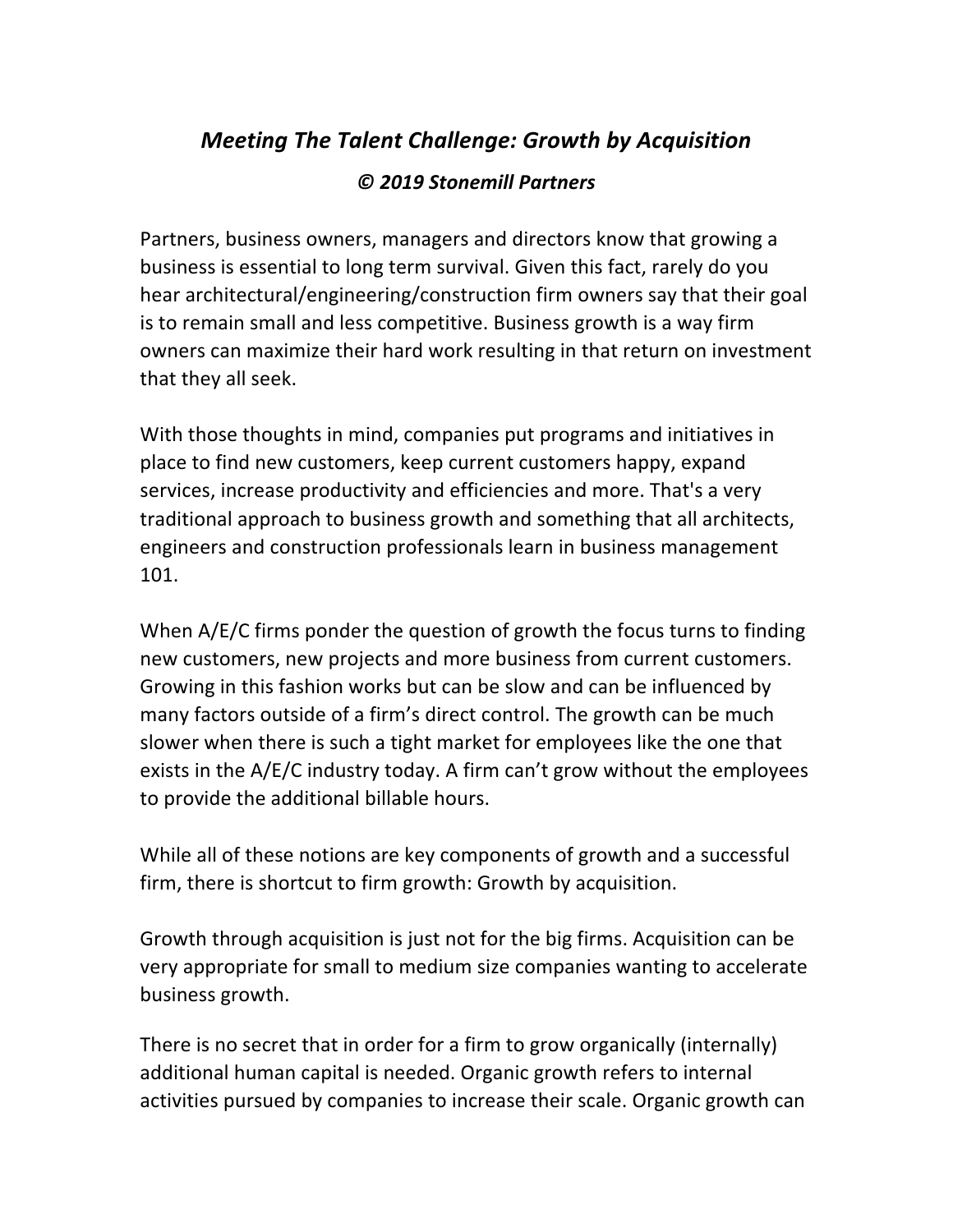include: expanding product/services and geographic footprint with people and services already in place, increasing sales and marketing activities and other internal investments used to increase the overall sales of the business. These are great traditional approaches to increasing revenue; however, the amount of capital required to achieve that kind of success can be extensive, if not overwhelming. Organic growth demands a considerable amount of time and patience and still may not generate the desired results.

Growth through acquisition, on the other hand, can be a much faster and often more cost effective means of expanding a business. Organic growth, mentioned above requires lots of time and patience with no guarantee for the desired results. For many firm owners and partners considering retirement, they do not have the time, or the patience, to consider organic growth from within.

Companies wanting faster regional or national growth will find it less expensive to buy an existing business than to expand internally and attempt to grow organically.

Pursuing a merger or acquisition usually carries with it the hopes that a combination will spur growth more than organic customer growth. An acquisition success is the result of combining services, people and client relationships, taking a business to whole new levels.

A new set of people challenges can arise as a newly combined company is formed but the greatest efforts of collaboration and people working together will yield the full potential and full value of a merger/acquisition.

Its no secret that as economies pick up, as budget money is released, as projects are renewed at a greater pace, people to deliver and produce will get tougher to get. Acquisitions fill that people need while at the same time providing more benefits.

Companies coming together in a merger/acquisition, with additional people, stand to reap benefits quickly. Immediate benefits show up in the form of improved customers service, positive employee morale, new organization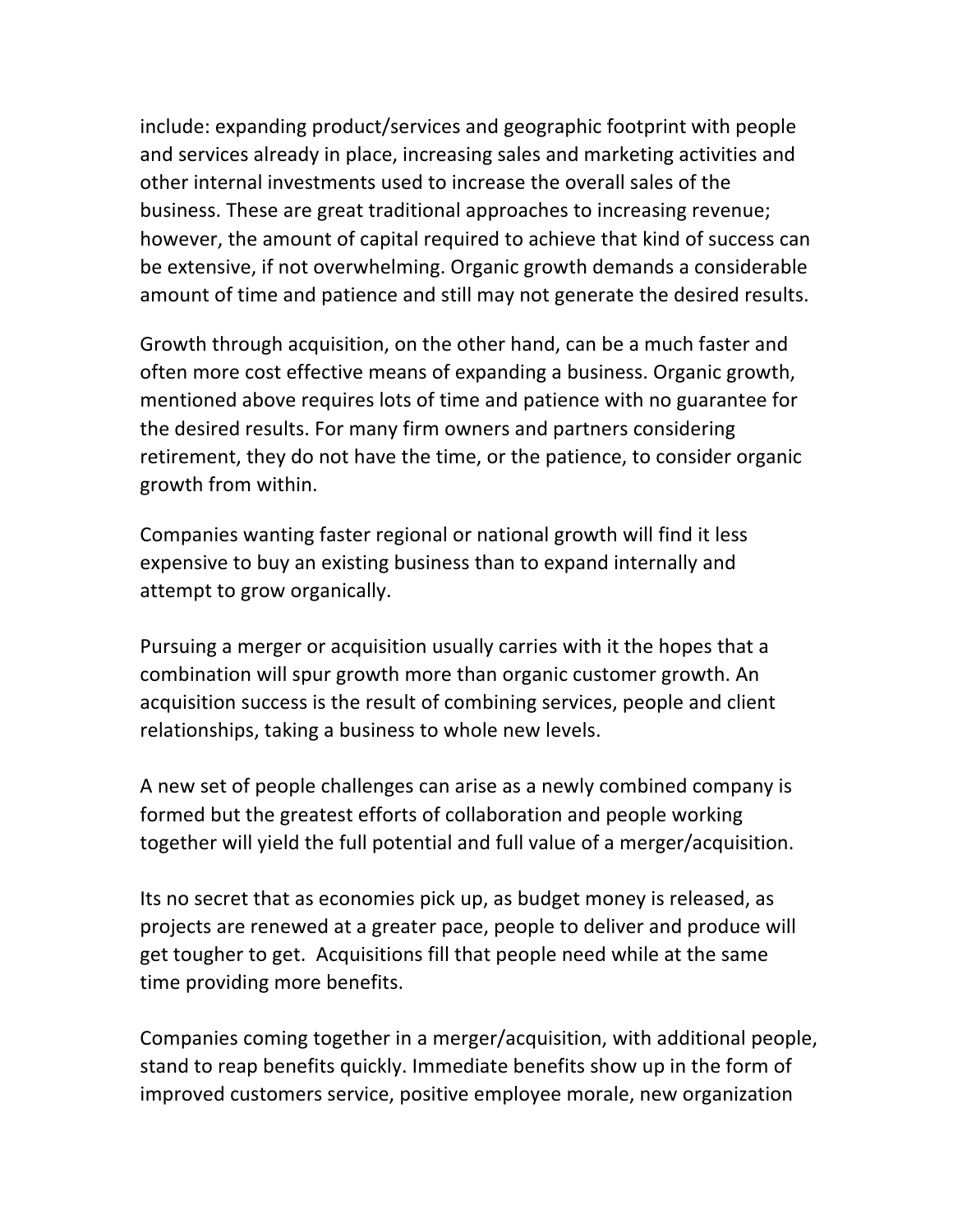structure, more projects, bigger projects, new skill sets to offer clients and to win more contracts, new perspectives and ideas and new successes.

With new staff comes additional and different skill sets. People coming with an acquisition may have more knowledge of your industry, customers or other business dynamics that the acquiring company might not otherwise have. 

The key to growing by acquisition is finding and taking advantage of synergies. Its often described that a successful acquisition is like  $1+1=3$  (or 4, 5, 6 or more).

Aside from being a quicker, cheaper way to grow, acquisition can also be a far less risky path to growth than those methods previously mentioned.

There are many areas of growth that a company wants when pursuing an acquisition. Some firms want to expand geographically; serve current or new clients in different geographical areas. Some firms want to diversify their service offerings by adding new service areas. Usually any of these benefits make a company more competitive in the market place, making acquisitions even more desirous. Becoming more and more popular, especially as economies improve and more money is being spent on projects, is acquisition to get people. That's right, there are firms right now that have lots of business or lots of business opportunity if they just had more resources, with the primary resource meaning, people.

Acquisitions can often serve to access new markets and new sources of revenues and earnings. Other benefits of acquisitions include: increased employee capabilities and resources, reduced competition, increased market share, increased geographic reach, increased strategic alliances, greater economies of scale and new products or services.

Often, architectural/engineering/construction firms seek an opportunity to increase project scope and leverage, by becoming a larger organization. A larger size can act as the base and a means for increased market share, increased and diverse service offering, and distinct competitive advantages.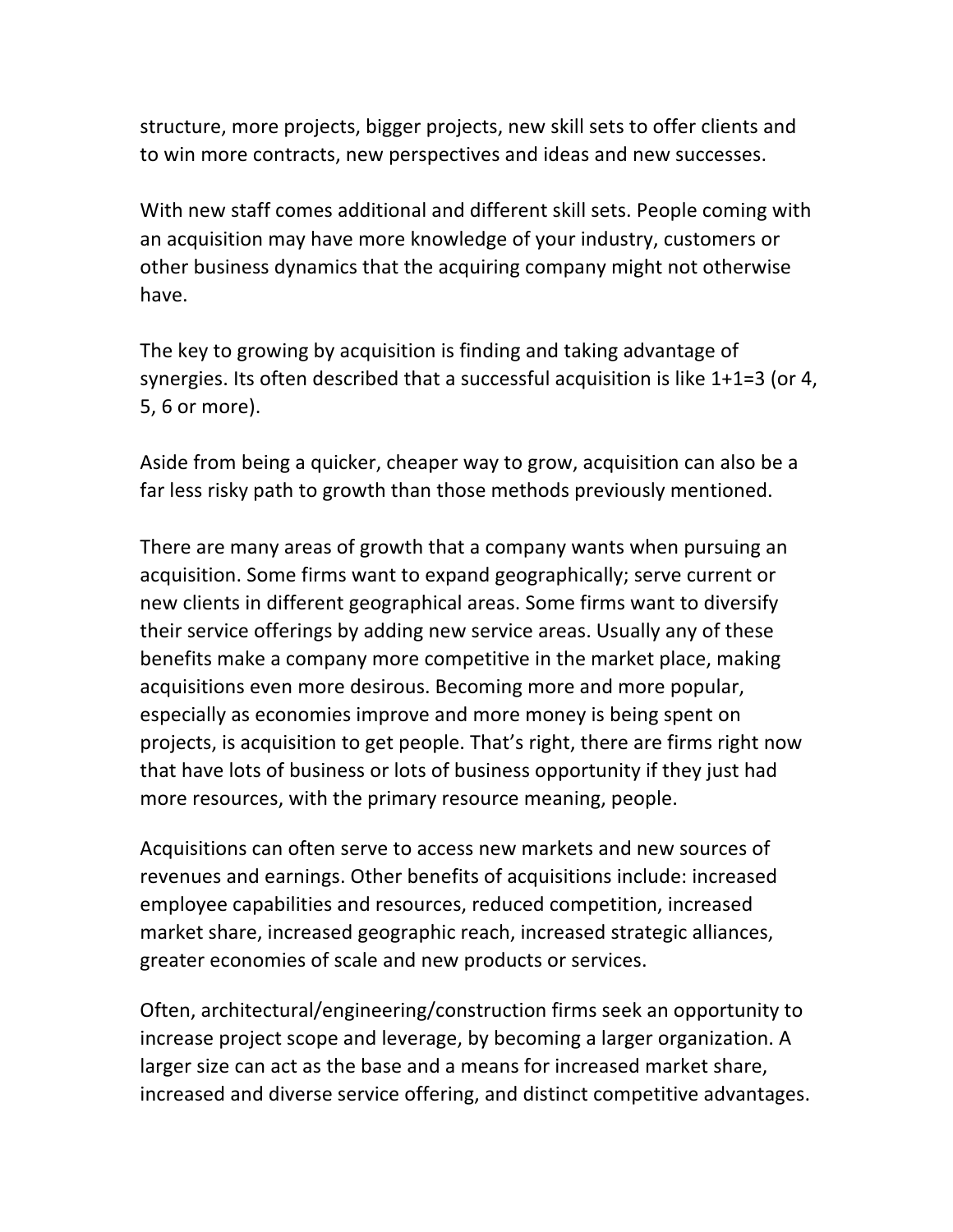More and more companies are becoming challenged with finding the necessary people for expanded projects, new capacity and growth that is available. Acquisitions of people that come with acquiring another business helps to solve this and meet that challenge head on.

Having enough of the right people on board is critical for business growth.

Adding people allows firms to compete with larger businesses. It's not always the company with the most money that wins contracts and business. The company with the right talent usually comes out on top.

Those that have successfully acquired companies will state that it is typically less expensive and much quicker to buy a business than to build business from scratch. Additionally, a firm that has a specific need like needing a PE or an architect with experience in a specific area or needing to have an office in a specific geography to serve clients more effectively, can get exactly what they need fairly quickly by looking for and acquiring a firm that has what they need. And as a bonus, they will get new clients, a backlog of work, and a consistent revenue stream. This is clearly a win-win situation.

Growth through acquisition also is an opportunity for an acquiring company to make key employees at an acquired company part of the team by offering ownership, partnership or other "golden handcuff" benefits and opportunities. 

With an acquisition comes an opportunity to shape the right organization with growth in mind, creating more firm value in the long run and even in the short-medium term.

Call these strategic drivers or acquisition perks. The bottom line is growth, benefits and increased firm value. Are you ready for fast growth?